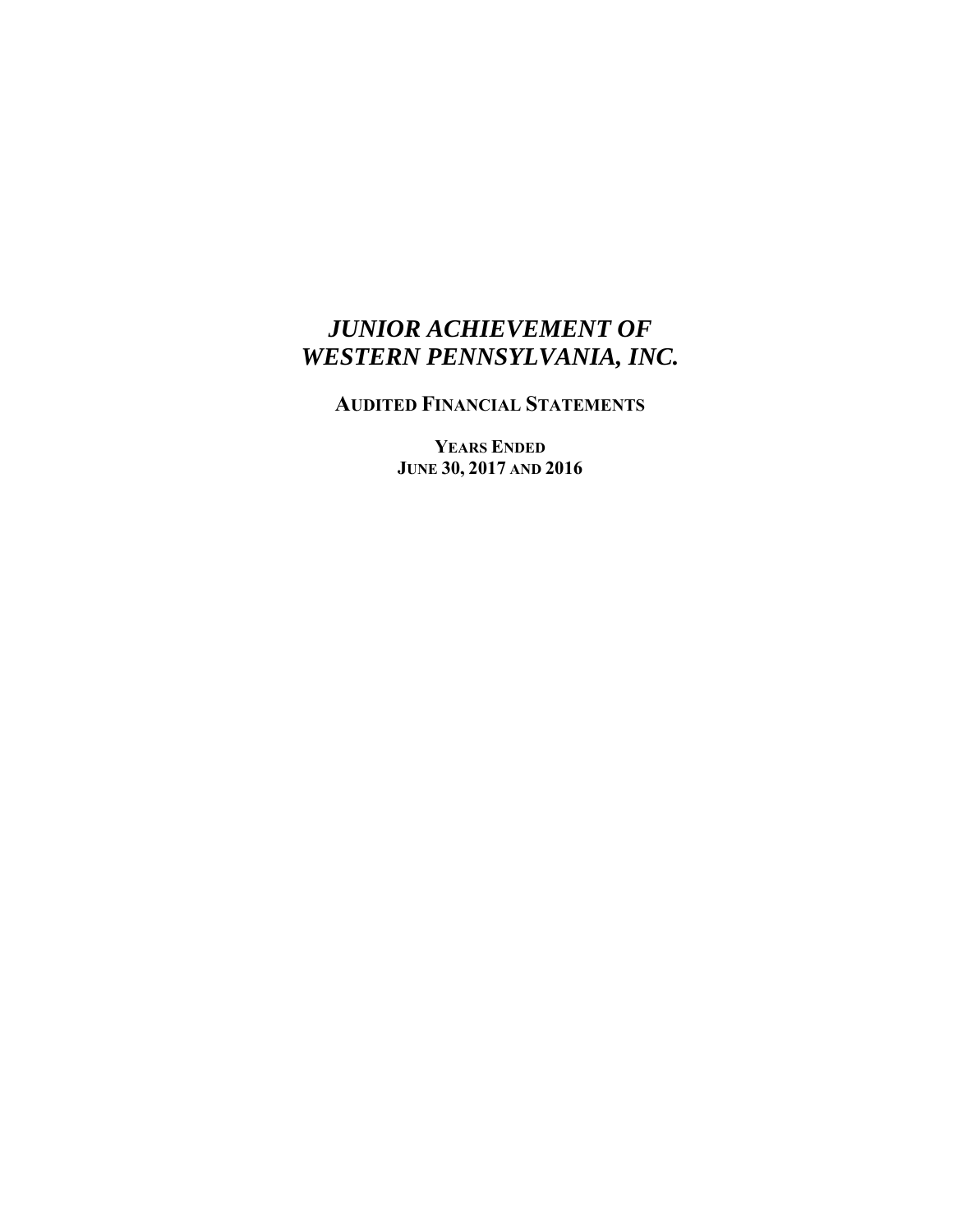

### **INDEPENDENT AUDITOR'S REPORT**

To the Board of Directors Junior Achievement of Western Pennsylvania, Inc. Pittsburgh, Pennsylvania

We have audited the accompanying financial statements of Junior Achievement of Western Pennsylvania, Inc. (a nonprofit organization), which comprise the statements of financial position as of June 30, 2017 and 2016, and the related statements of activities, and cash flows for the years then ended, and the related notes to the financial statements.

#### **MANAGEMENT'S RESPONSIBILITY FOR THE FINANCIAL STATEMENTS**

Management is responsible for the preparation and fair presentation of these financial statements in accordance with accounting principles generally accepted in the United States of America; this includes the design, implementation, and maintenance of internal control relevant to the preparation and fair presentation of financial statements that are free from material misstatement, whether due to fraud or error.

#### **AUDITOR'S RESPONSIBILITY**

Our responsibility is to express an opinion on these financial statements based on our audits. We conducted our audits in accordance with auditing standards generally accepted in the United States of America. Those standards require that we plan and perform the audit to obtain reasonable assurance about whether the financial statements are free of material misstatement.

An audit involves performing procedures to obtain audit evidence about the amounts and disclosures in the financial statements. The procedures selected depend on the auditor's judgment, including the assessment of the risk of material misstatement of the financial statements, whether due to fraud or error. In making those risk assessments, the auditor considers internal control relevant to the entity's preparation and fair presentation of the financial statements in order to design audit procedures that are appropriate in the circumstances, but not for the purpose of expressing an opinion on the effectiveness of the entity's internal control. Accordingly, we express no such opinion. An audit also includes evaluating the appropriateness of accounting policies used and the reasonableness of significant accounting estimates made by management, as well as evaluating the overall presentation of the financial statements.

We believe that the audit evidence we have obtained is sufficient and appropriate to provide a basis for our audit opinion.

#### **OPINION**

In our opinion, the financial statements referred to above present fairly, in all material respects, the financial position of Junior Achievement of Western Pennsylvania, Inc. as of June 30, 2017 and 2016, and the changes in its net assets and its cash flows for the years then ended in accordance with accounting principles generally accepted in the United States of America.

M'autoch & Associates, P.C.

Pittsburgh, Pennsylvania November 8, 2017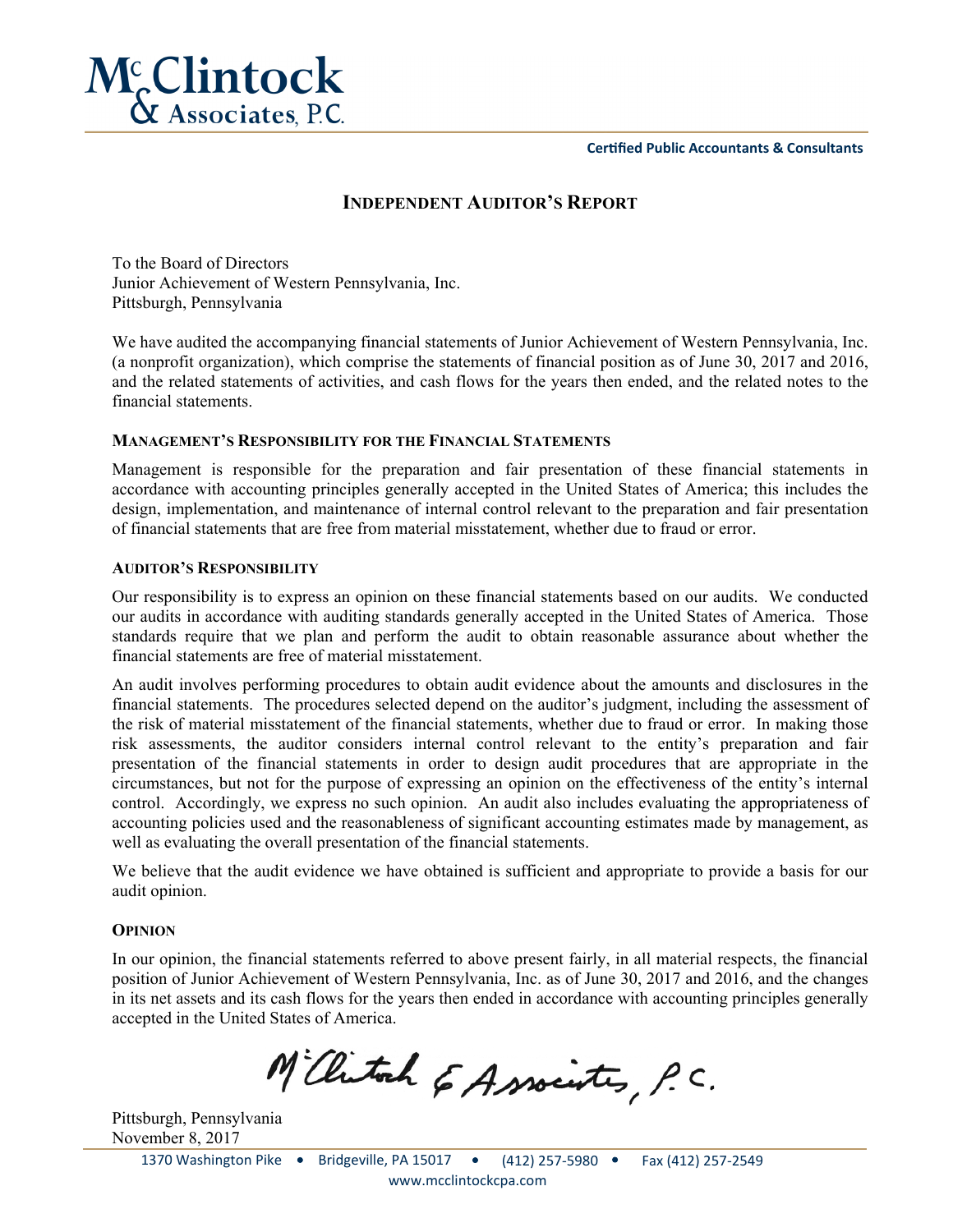## **STATEMENTS OF FINANCIAL POSITION**

#### **ASSETS**

|                                                                                                                         | June 30, |           |    |                |
|-------------------------------------------------------------------------------------------------------------------------|----------|-----------|----|----------------|
|                                                                                                                         |          | 2017      |    | 2016           |
| <b>CURRENT ASSETS</b>                                                                                                   |          |           |    |                |
| Cash and cash equivalents                                                                                               | \$       | 1,377,051 | \$ | 1,248,972      |
| Investments                                                                                                             |          | 1,405,520 |    | 1,289,623      |
| Accounts receivable                                                                                                     |          | 162,622   |    | 144,777        |
| Current portion of pledges receivable, net of allowance                                                                 |          | 280,597   |    | 231,918        |
| for uncollectible pledges of \$15,000 and \$0, respectively                                                             |          |           |    |                |
| Prepaid expenses                                                                                                        |          | 1,077     |    | 9,602          |
| <b>TO TAL CURRENT ASSETS</b>                                                                                            |          | 3,226,867 |    | 2,924,892      |
| PLEDGES RECEIVABLE, net of current portion and allowance<br>for uncollectible pledges of \$11,000 and \$0, respectively |          | 207,975   |    | 355,920        |
| PROPERTY AND EQUIPMENT, net                                                                                             |          | 439       |    | $\overline{0}$ |
| <b>TO TAL ASSETS</b>                                                                                                    | \$       | 3,435,281 | \$ | 3,280,812      |
| <b>LIABILITIES AND NET ASSETS</b>                                                                                       |          |           |    |                |
| <b>CURRENT LIABILITIES</b>                                                                                              |          |           |    |                |
| Accounts payable                                                                                                        | \$       | 12,129    | \$ | 10,817         |
| Accrued expenses                                                                                                        |          | 195,631   |    | 157,312        |
| Accrued scholarships                                                                                                    |          | 622,510   |    | 451,026        |
| Deferred revenue                                                                                                        |          | 51,958    |    | 56,930         |
| Line of credit                                                                                                          |          | 100,000   |    | 200,000        |
| TO TAL CURRENT LIABILITIES                                                                                              |          | 982,228   |    | 876,085        |
| <b>NET ASSETS</b>                                                                                                       |          |           |    |                |
| Unrestricted                                                                                                            |          | 823,088   |    | 917,947        |
| Temporarily restricted                                                                                                  |          | 1,629,965 |    | 1,486,780      |
| <b>TO TAL NET ASSETS</b>                                                                                                |          | 2,453,053 |    | 2,404,727      |
| <b>TO TAL LIABILITIES AND NET ASSETS</b>                                                                                | \$       | 3,435,281 | \$ | 3,280,812      |

*See accompanying notes to financial statements.*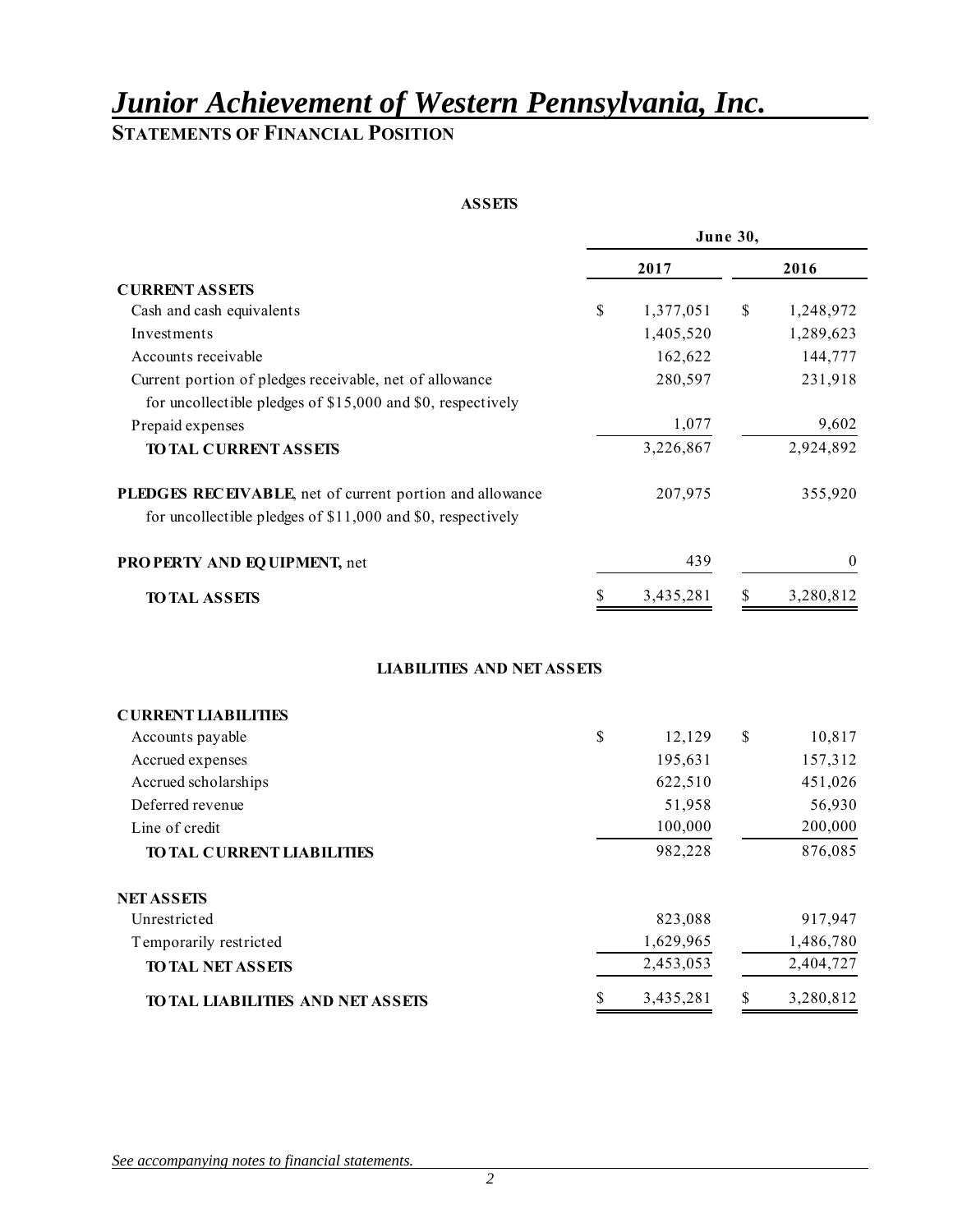## **STATEMENTS OF ACTIVITIES**

|                                      | Year Ended June 30, 2017 |                  |                                         |    |              |
|--------------------------------------|--------------------------|------------------|-----------------------------------------|----|--------------|
|                                      | <b>Unrestricted</b>      |                  | <b>Temporarily</b><br><b>Restricted</b> |    | <b>Total</b> |
| <b>SUPPORT AND REVENUE</b>           |                          |                  |                                         |    |              |
| <b>CONTRIBUTIONS</b>                 |                          |                  |                                         |    |              |
| Corporate                            | \$<br>869,750            | \$               | 450,000                                 | \$ | 1,319,750    |
| Individual                           | 103,525                  |                  | $\theta$                                |    | 103,525      |
| Foundations                          | 271,397                  |                  | 25,000                                  |    | 296,397      |
| <b>TOTAL CONTRIBUTIONS</b>           | 1,244,672                |                  | 475,000                                 |    | 1,719,672    |
| <b>SPECIAL EVENTS</b>                |                          |                  |                                         |    |              |
| Gross revenues                       | 1,160,687                |                  | $\boldsymbol{0}$                        |    | 1,160,687    |
| Event expenses                       | (409, 311)               |                  | $\boldsymbol{0}$                        |    | (409, 311)   |
| <b>NET SPECIAL EVENTS</b>            | 751,376                  |                  | $\boldsymbol{0}$                        |    | 751,376      |
| Other income                         | 59,408                   |                  | $\boldsymbol{0}$                        |    | 59,408       |
| In-kind contributions                | 151,070                  |                  | $\theta$                                |    | 151,070      |
| Unrealized gains on investments      | 113,560                  |                  | $\theta$                                |    | 113,560      |
| Realized gains on investments        | 13,179                   |                  | $\theta$                                |    | 13,179       |
| Investment income                    | 44,972                   |                  | $\theta$                                |    | 44,972       |
| Net assets released from restriction | 270,015                  |                  | (270, 015)                              |    | $\mathbf{0}$ |
| <b>TOTAL SUPPORT AND REVENUE</b>     | 2,648,252                |                  | 204,985                                 |    | 2,853,237    |
| <b>EXPENSES</b>                      |                          |                  |                                         |    |              |
| Salaries, wages and wage taxes       | 1,054,397                |                  | $\boldsymbol{0}$                        |    | 1,054,397    |
| Employee benefits                    | 229,675                  |                  | $\theta$                                |    | 229,675      |
| Program materials                    | 249,664                  |                  | $\theta$                                |    | 249,664      |
| Scholarship expense                  | 455,012                  |                  | $\overline{0}$                          |    | 455,012      |
| Legal and professional fees          | 107,204                  |                  | $\overline{0}$                          |    | 107,204      |
| Rent and occupancy                   | 100,808                  |                  | $\overline{0}$                          |    | 100,808      |
| Office expense                       | 64,591                   |                  | $\overline{0}$                          |    | 64,591       |
| License fee                          | 62,561                   |                  | $\overline{0}$                          |    | 62,561       |
| Public relations                     | 183,775                  |                  | $\overline{0}$                          |    | 183,775      |
| Miscellaneous expense                | 64,705                   |                  | $\overline{0}$                          |    | 64,705       |
| Travel                               | 43,464                   |                  | $\overline{0}$                          |    | 43,464       |
| Property taxes                       | 30,387                   |                  | $\theta$                                |    | 30,387       |
| Communications                       | 42,655                   |                  | $\boldsymbol{0}$                        |    | 42,655       |
| Depreciation and amortization        |                          | 40               | $\boldsymbol{0}$                        |    | 40           |
| Fundraising                          | 48,260                   |                  | $\boldsymbol{0}$                        |    | 48,260       |
| Interest                             | 5,913                    |                  | $\theta$                                |    | 5,913        |
| Bad debt expense                     |                          | $\boldsymbol{0}$ | 61,800                                  |    | 61,800       |
| <b>TOTAL EXPENSES</b>                | 2,743,111                |                  | 61,800                                  |    | 2,804,911    |
| <b>CHANGE IN NET ASSETS</b>          | (94, 859)                |                  | 143,185                                 |    | 48,326       |
| NET ASSETS AT BEGINNING OF YEAR      | 917,947                  |                  | 1,486,780                               |    | 2,404,727    |
| NET ASSETS AT END OF YEAR            | 823.088                  |                  | 1.629.965                               | S  | 2.453.053    |

*See accompanying notes to financial statements.*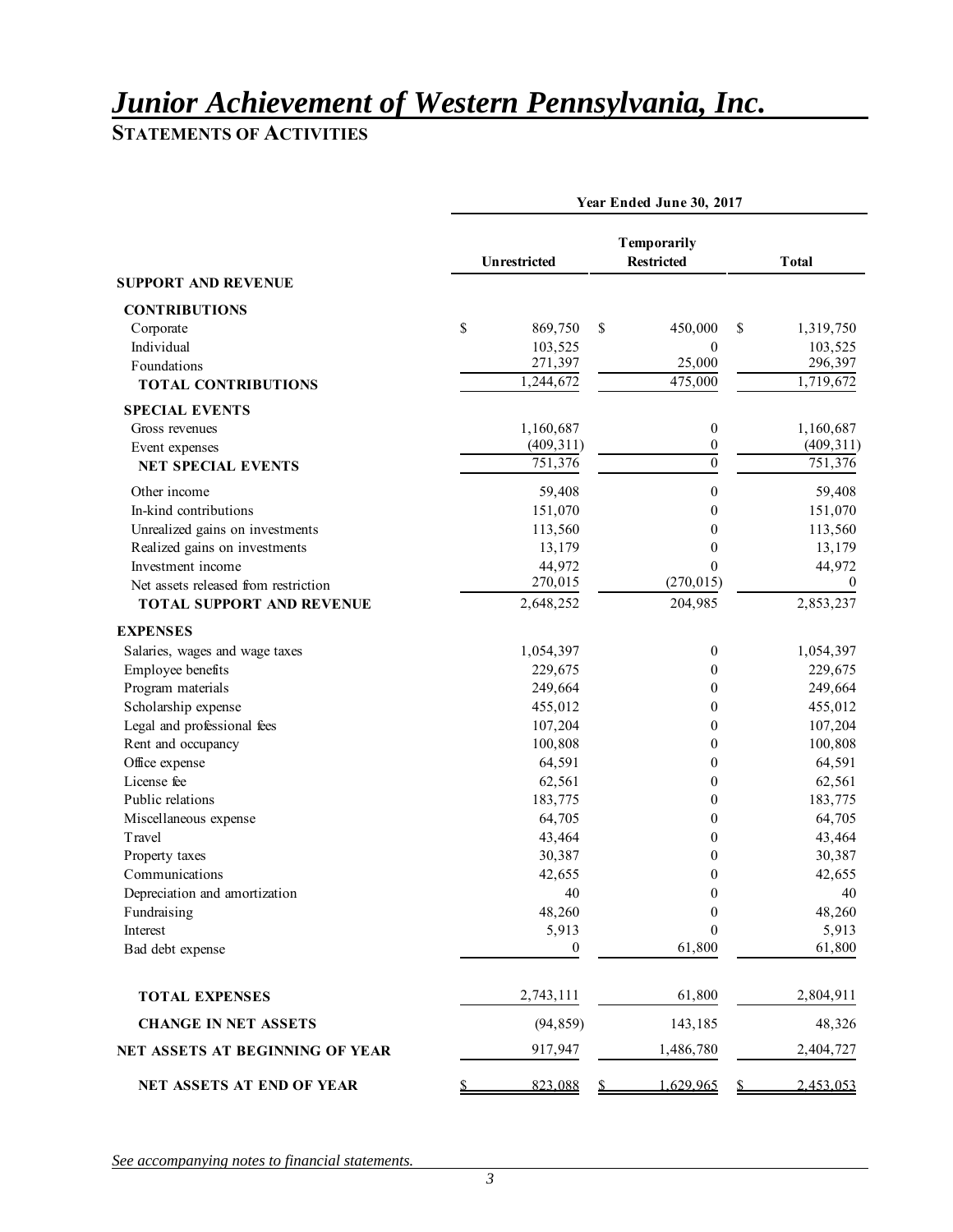## **STATEMENTS OF ACTIVITIES**

|                                      | Year Ended June 30, 2016 |              |    |                                  |    |              |
|--------------------------------------|--------------------------|--------------|----|----------------------------------|----|--------------|
|                                      |                          | Unrestricted |    | Temporarily<br><b>Restricted</b> |    | <b>Total</b> |
| <b>SUPPORT AND REVENUE</b>           |                          |              |    |                                  |    |              |
| <b>CONTRIBUTIONS</b>                 |                          |              |    |                                  |    |              |
| Corporate                            | \$                       | 807,952      | \$ | 675,006                          | \$ | 1,482,958    |
| Individual                           |                          | 99,345       |    | 278,845                          |    | 378,190      |
| Foundations                          |                          | 298,230      |    | 8,500                            |    | 306,730      |
| <b>TOTAL CONTRIBUTIONS</b>           |                          | 1,205,527    |    | 962,351                          |    | 2,167,878    |
| <b>SPECIAL EVENTS</b>                |                          |              |    |                                  |    |              |
| Gross revenues                       |                          | 1,200,841    |    | $\boldsymbol{0}$                 |    | 1,200,841    |
| Event expenses                       |                          | (432, 772)   |    | $\boldsymbol{0}$                 |    | (432, 772)   |
| <b>NET SPECIAL EVENTS</b>            |                          | 768,069      |    | $\overline{0}$                   |    | 768,069      |
| Other income                         |                          | 58,444       |    | $\mathbf{0}$                     |    | 58,444       |
| In-kind contributions                |                          | 119,728      |    | $\theta$                         |    | 119,728      |
| Investment income                    |                          | 57,680       |    | $\theta$                         |    | 57,680       |
| Net assets released from restriction |                          | 259,800      |    | (259, 800)                       |    | $\theta$     |
| TOTAL SUPPORT AND REVENUE            |                          | 2,469,248    |    | 702,551                          |    | 3,171,799    |
| <b>EXPENSES</b>                      |                          |              |    |                                  |    |              |
| Salaries, wages and wage taxes       |                          | 1,103,600    |    | $\boldsymbol{0}$                 |    | 1,103,600    |
| Employee benefits                    |                          | 223,247      |    | $\mathbf{0}$                     |    | 223,247      |
| Program materials                    |                          | 213,724      |    | $\boldsymbol{0}$                 |    | 213,724      |
| Scholarship expense                  |                          | 459,775      |    | $\boldsymbol{0}$                 |    | 459,775      |
| Legal and professional fees          |                          | 87,531       |    | $\bf{0}$                         |    | 87,531       |
| Rent and occupancy                   |                          | 104,455      |    | $\mathbf{0}$                     |    | 104,455      |
| Office expense                       |                          | 62,324       |    | $\mathbf{0}$                     |    | 62,324       |
| License fee                          |                          | 68,266       |    | $\boldsymbol{0}$                 |    | 68,266       |
| Public relations                     |                          | 148,812      |    | $\boldsymbol{0}$                 |    | 148,812      |
| Miscellaneous expense                |                          | 57,246       |    | $\boldsymbol{0}$                 |    | 57,246       |
| Travel                               |                          | 47,489       |    | $\mathbf{0}$                     |    | 47,489       |
| Property taxes                       |                          | 54,698       |    | $\mathbf{0}$                     |    | 54,698       |
| Communications                       |                          | 35,234       |    | $\boldsymbol{0}$                 |    | 35,234       |
| Depreciation & amortization          |                          | 4,532        |    | $\boldsymbol{0}$                 |    | 4,532        |
| Unrealized losses on investments     |                          | 86,123       |    | $\boldsymbol{0}$                 |    | 86,123       |
| Realized losses on investments       |                          | 6,919        |    | $\mathbf{0}$                     |    | 6,919        |
| Capital campaign fundraising         |                          | 71,491       |    | $\theta$                         |    | 71,491       |
| Fundraising                          |                          | 26,745       |    | 0                                |    | 26,745       |
| Interest                             |                          | 4,088        |    | $\boldsymbol{0}$                 |    | 4,088        |
| <b>TOTAL EXPENSES</b>                |                          | 2,866,299    |    | $\mathbf{0}$                     |    | 2,866,299    |
| <b>CHANGE IN NET ASSETS</b>          |                          | (397, 051)   |    | 702,551                          |    | 305,500      |
| NET ASSETS AT BEGINNING OF YEAR      |                          | 1,314,998    |    | 784,229                          |    | 2,099,227    |
| NET ASSETS AT END OF YEAR            |                          | 917,947      |    | 1,486,780                        |    | 2,404,727    |

*See accompanying notes to financial statements.*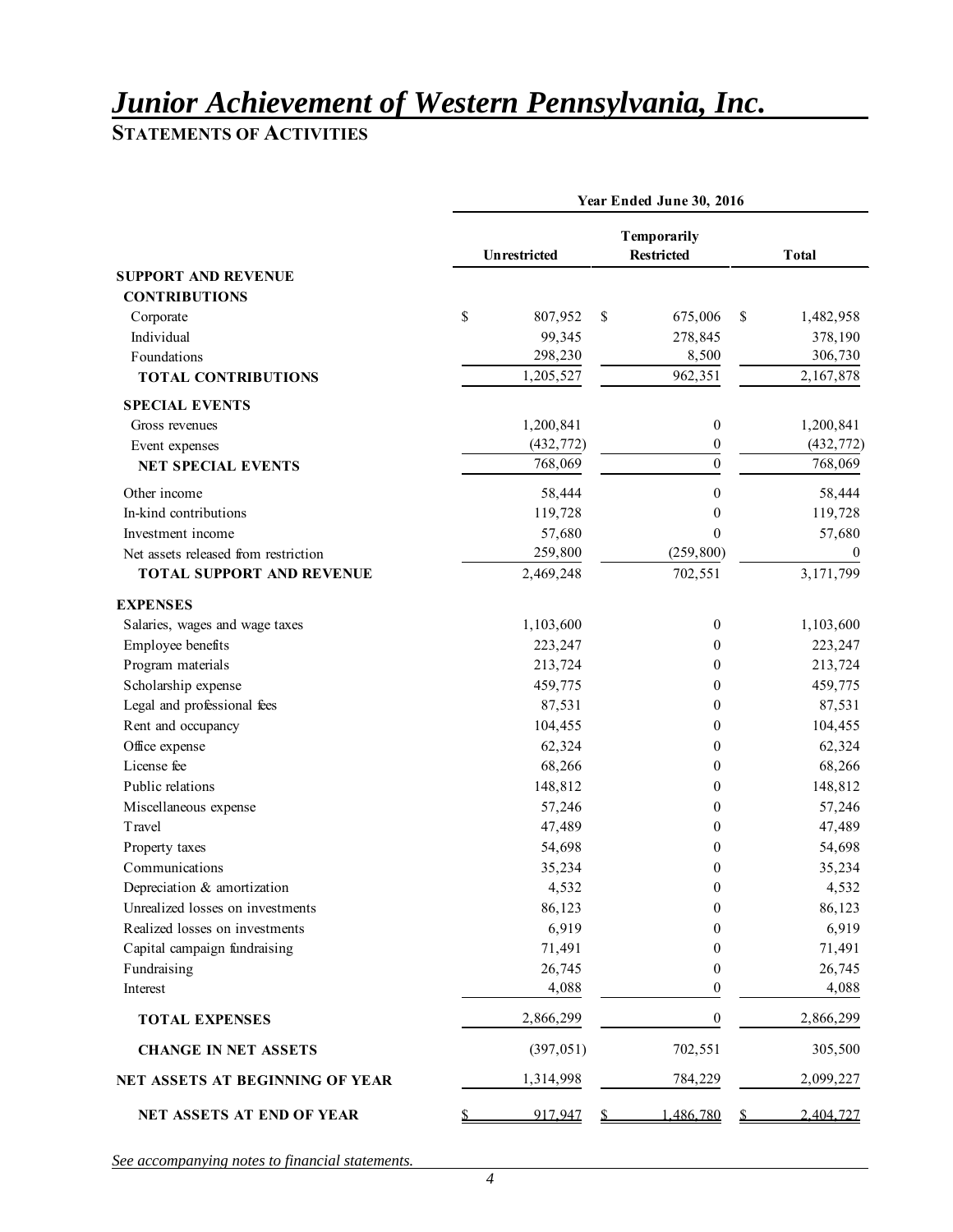**STATEMENTS OF CASH FLOWS**

|                                                           | Years Ended June 30, |            |    |                       |  |
|-----------------------------------------------------------|----------------------|------------|----|-----------------------|--|
| 2017                                                      |                      |            |    | 2016                  |  |
| <b>CASH FLOWS FROM OPERATING ACTIVITIES</b>               |                      |            |    |                       |  |
| Change in net assets                                      | \$                   | 48,326     | \$ | 305,500               |  |
| Adjustments to reconcile change in net assets to net cash |                      |            |    |                       |  |
| provided by operating activities:                         |                      |            |    |                       |  |
| Bad debt expense                                          |                      | 35,800     |    | $\boldsymbol{0}$      |  |
| Allowance for uncollectible pledges                       |                      | 26,000     |    | $\mathbf{0}$          |  |
| Depreciation and amortization                             |                      | 40         |    | 4,532                 |  |
| Unrealized (gain) loss on investments                     |                      | (113, 560) |    | 86,123                |  |
| Realized (gain) loss on investments                       |                      | (13, 179)  |    | 6,919                 |  |
| Decrease (increase) in:                                   |                      |            |    |                       |  |
| Accounts receivable                                       |                      | (17, 845)  |    | 20,454                |  |
| Pledges receivable                                        |                      | 37,466     |    | (342, 533)            |  |
| Prepaid expenses                                          |                      | 8,525      |    | 3,328                 |  |
| Increase (decrease) in:                                   |                      |            |    |                       |  |
| Accounts payable                                          |                      | 1,312      |    | 4,430                 |  |
| Accrued expenses                                          |                      | 38,319     |    | 43,952                |  |
| Accrued scholarship                                       |                      | 171,484    |    | 192,281               |  |
| Deferred revenue                                          |                      | (4,972)    |    | 8,530                 |  |
| Total net operating adjustment                            |                      | 169,390    |    | 28,016                |  |
| NET CASH PROVIDED BY OPERATING ACTIVITIES                 |                      | 217,716    |    | 333,516               |  |
| <b>CASH FLOWS FROM INVESTING ACTIVITIES</b>               |                      |            |    |                       |  |
| Purchase of equipment                                     |                      | (479)      |    | $\overline{0}$        |  |
| Purchase of investments                                   |                      | (90, 158)  |    | (206, 176)            |  |
| Proceeds from sale of investments                         |                      | 101,000    |    | 136,843               |  |
| NET CASH PROVIDED BY (USED IN) INVESTING ACTIVITIES       |                      | 10,363     |    | $\overline{(69,333)}$ |  |
| <b>CASH FLOWS FROM FINANCING ACTIVITIES</b>               |                      |            |    |                       |  |
| Proceeds from line of credit                              |                      | 125,000    |    | 250,000               |  |
| Payments on line of credit                                |                      | (225,000)  |    | (50,000)              |  |
| NET CASH (USED IN) PROVIDED BY FINANCING ACTIVITIES       |                      | (100,000)  |    | 200,000               |  |
| NET INCREASE IN CASH AND CASH EQUIVALENTS                 |                      | 128,079    |    | 464,183               |  |
| Cash and cash equivalents at beginning of year            |                      | 1,248,972  |    | 784,789               |  |
| CASH AND CASH EQUIVALENTS AT END OF YEAR                  | \$                   | 1,377,051  | \$ | 1,248,972             |  |
| <b>SUPPLEMENTAL DISCLOSURES OF CASH FLOW INFORMATION:</b> |                      |            |    |                       |  |
| Cash paid during the year for interest                    | \$                   | 5,913      | \$ | 4,088                 |  |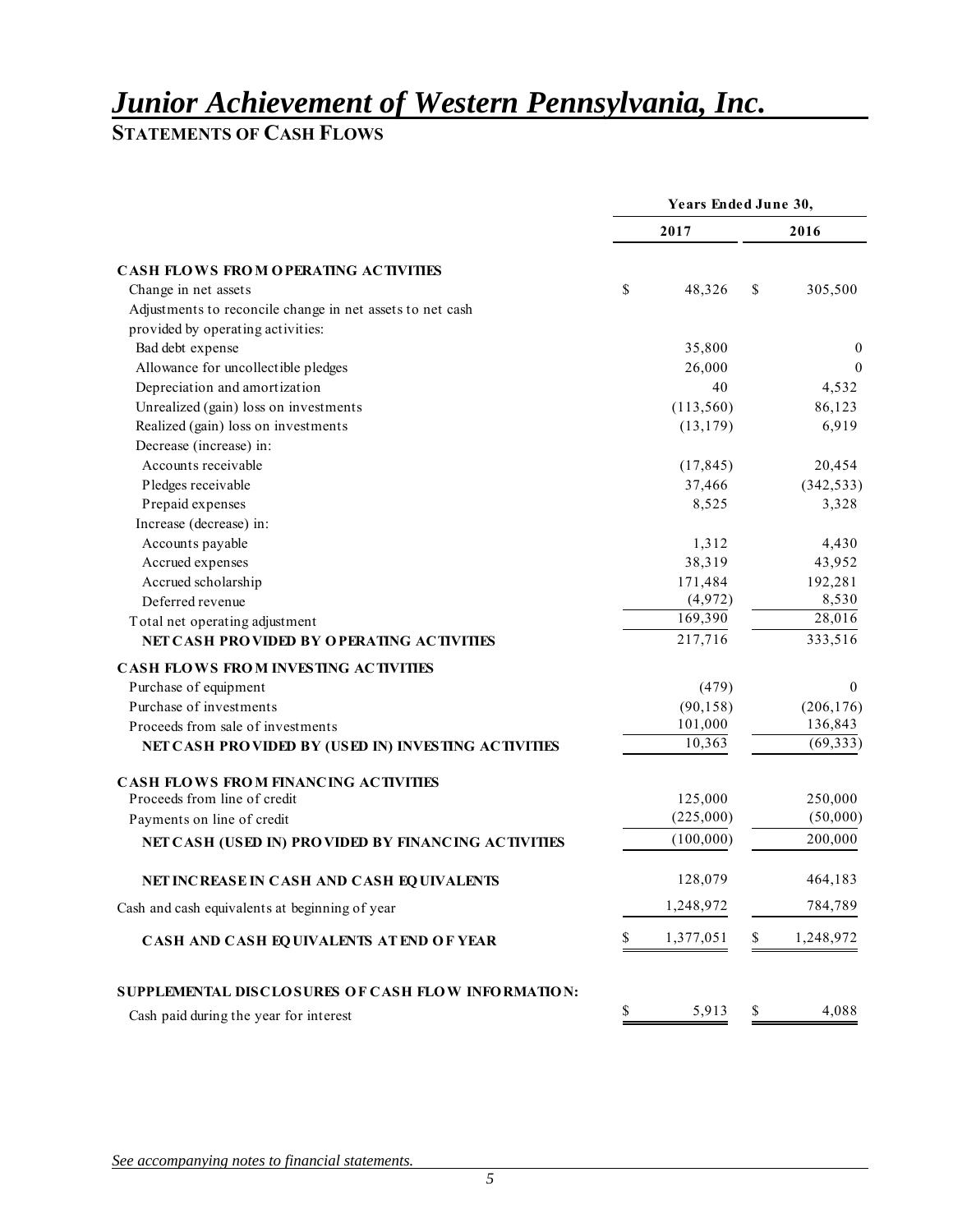**NOTES TO FINANCIAL STATEMENTS**

### **NOTE A - NATURE OF OPERATIONS**

Junior Achievement of Western Pennsylvania, Inc. (Organization, Junior Achievement, or JA), a not-forprofit corporation, was organized in the Commonwealth of Pennsylvania. The Organization is a member of JA USA (National Organization), which is a tax-exempt organization under section 501(c)(3) of the Internal Revenue Code. Junior Achievement encourages business awareness among elementary, junior high, and high school students through classes and practical experience outside of the classroom. JA services the western Pennsylvania area including the Erie and Johnstown areas as well as parts of West Virginia.

The Organization receives donations from corporations, individuals, and foundations, holds special events, and receives funds under PA Educational Improvement Tax Credit (ETC) and PA Opportunity Scholarship Tax Credit (OSTC) programs. These funds are used to support the various program activities of the Organization and to provide scholarships.

Management of the Organization has evaluated subsequent events through November 8, 2017, the date the financial statements were available to be issued, and except for the disclosure in Note I, has no material subsequent events to report.

### **NOTE B - SUMMARY OF SIGNIFICANT ACCOUNTING POLICIES**

#### **Basis of Accounting**

The financial statements have been prepared on the accrual basis of accounting.

#### **Financial Statement Presentation**

The Organization records unconditional promises to give (pledges) as receivables (stated at fair value) and revenues and distinguishes between contributions received for each net asset category. For external financial reporting, it classifies resources for accounting and reporting purposes into three net asset categories according to external (donor) imposed restrictions. A description of the three net asset categories follows.

- 1. Unrestricted net assets include contributions which are not subject to donor imposed restrictions. Unrestricted net assets also include temporarily restricted contributions whose restrictions have been met in the same reporting period.
- 2. Temporarily restricted net assets include gifts for which donor-imposed restrictions have not been met and for which the ultimate purpose of the proceeds is not permanently restricted.
- 3. Permanently restricted net assets include donor-imposed restrictions that resources be maintained permanently, but would permit use of part or all of the income derived from those resources. The Organization currently has no net assets with permanent restrictions.

#### **Cash and Cash Equivalents**

Cash and cash equivalents consist of cash in the bank and all short-term investments with an original maturity of 90 days or less.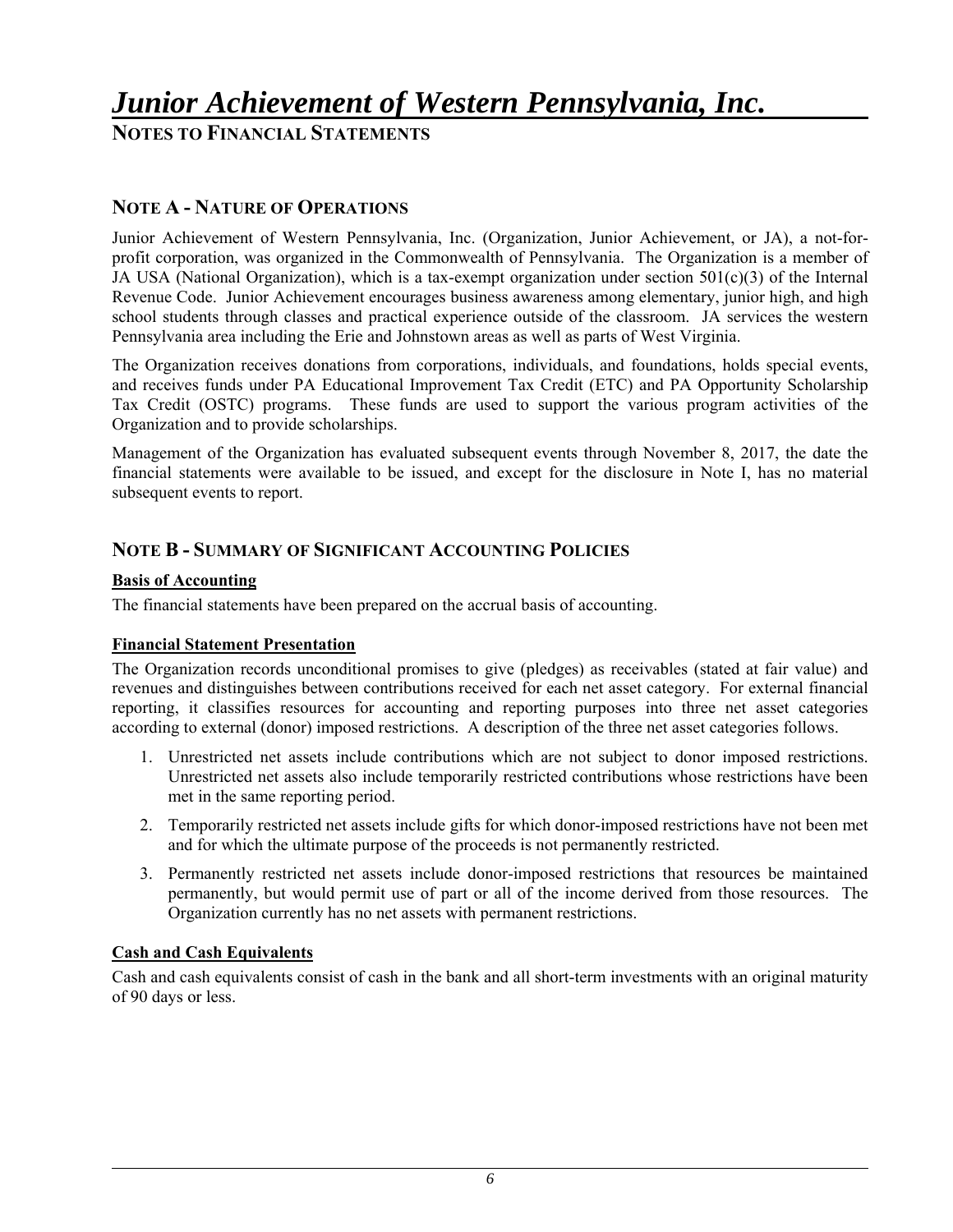**NOTES TO FINANCIAL STATEMENTS**

### **NOTE B - SUMMARY OF SIGNIFICANT ACCOUNTING POLICIES (CONTINUED)**

#### **Investments**

Investments held in equity securities with readily determinable fair values and all investments in debt securities are measured at fair value in the Statements of Financial Position. Unrealized and realized gains or losses are included in the Statements of Activities. Realized gains or losses are recognized using the average cost method. Investment income is recognized when earned.

#### **Accounts Receivable**

Accounts receivable consists of amounts due to the Organization from the various fund-raising and special events held during the year. The receivables are recorded at the cost for the level of sponsorship and participation in the various events as well as from services provided. All accounts receivable are expected to be collected within one year. Management has determined that no allowance for uncollectible accounts receivable is necessary.

#### **Pledges Receivable**

Pledges are recognized when the donor makes a promise to give to the Organization that is, in substance, unconditional and are recorded at fair value in the period they are received. Pledges extending beyond one year are discounted to recognize the present value of future cash flows. Pledges that are restricted by the donor are reported as increases in unrestricted net assets if the restrictions expire in the fiscal year in which the pledges are recognized. All other donor-restricted pledges are reported as increases in temporarily or permanently restricted net assets depending on the nature of the restrictions. When a restriction expires, temporarily restricted net assets are reclassified to unrestricted net assets.

#### **Property and Equipment**

Property and equipment are recorded at cost. Expenditures for renewals and betterments which extend the life of the asset are capitalized. Repairs and maintenance items are charged to expense as incurred. Gain or loss on the retirement or disposal of assets is included in operations in the year of disposal. Depreciation and amortization expenses are computed using the straight-line method based on the estimated useful lives of the assets. Improvements are being amortized over the length of the leases.

#### **Donated Assets**

Donations of property and equipment and other non-cash donations are recorded as support at their estimated fair value at the date of donation. Such donations are reported as unrestricted support unless the donor has restricted the donated asset for a specific purpose.

#### **Donated Services**

The Organization recognizes donated services that create or enhance nonfinancial assets, or that require specialized skills, are provided by individuals possessing those skills, and would typically need to be purchased if not provided by donation. These donated services are recorded at their estimated fair value.

#### **Deferred Revenue**

Deferred revenue consists principally of cash received as participation fees for fund-raising events to be held in the year subsequent to receipt.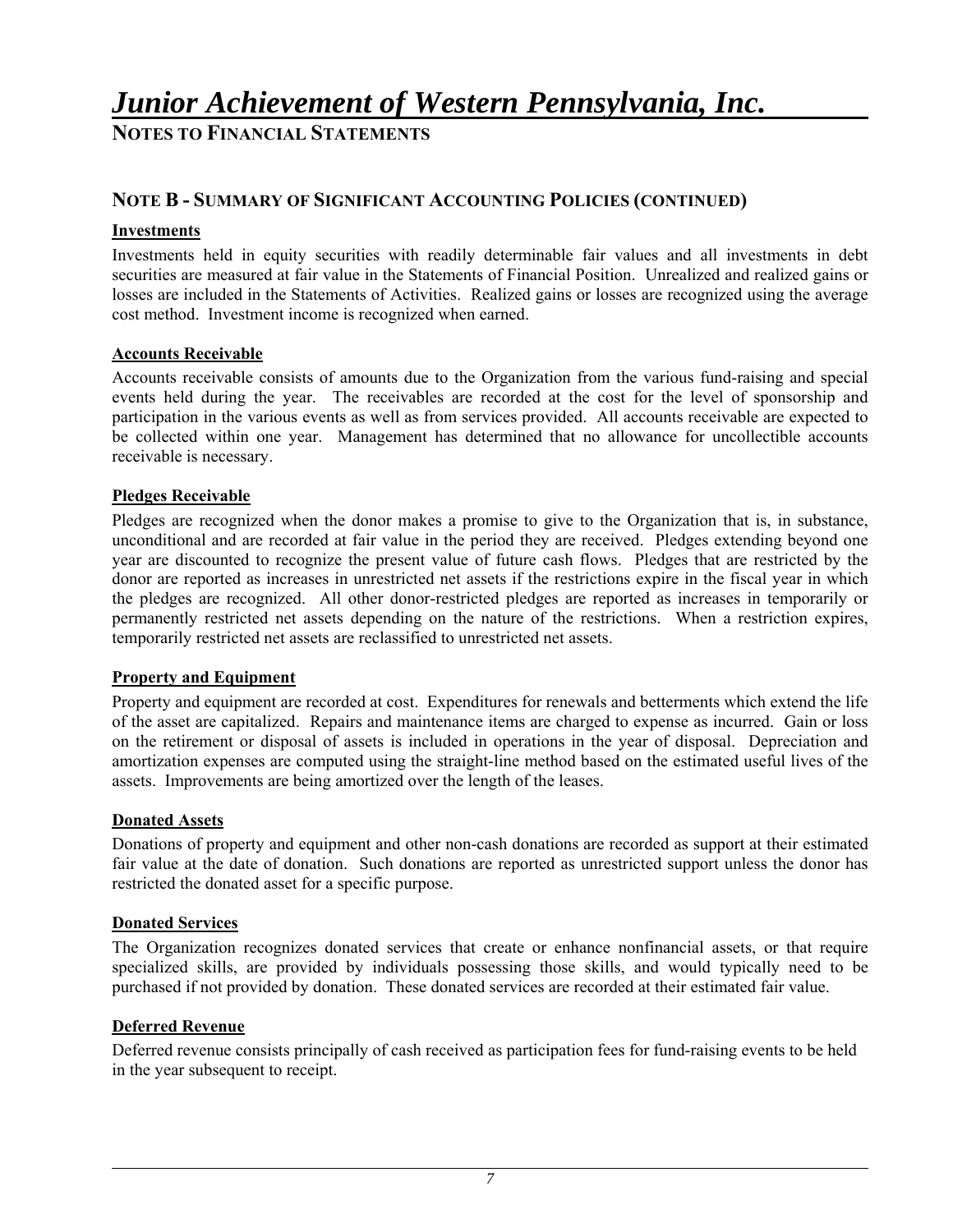**NOTES TO FINANCIAL STATEMENTS**

### **NOTE B - SUMMARY OF SIGNIFICANT ACCOUNTING POLICIES (CONTINUED)**

#### **Special Events**

The Organization collects revenues and incurs expenses in connection with certain fund-raising events. These revenues and related expenditures are included in the Statements of Activities as a net amount under support and revenue.

#### **Income Taxes**

The Internal Revenue Service has determined that National Organization is tax exempt under Section 501(c)(3) of the Internal Revenue Code and is not classified as a private foundation. The National Organization must continue to meet certain tests to maintain its status as a publicly supported organization.

#### **Financial Instruments**

The fair values and carrying amounts of the Organization's financial instruments, primarily current assets and liabilities, are approximately equivalent.

#### **Use of Estimates in the Preparation of Financial Statements**

The preparation of financial statements in conformity with accounting principles generally accepted in the United States of America requires management to make estimates and assumptions that affect the reported amounts of assets and liabilities and disclosure of contingent assets and liabilities at the date of the financial statements, and the reported amounts of revenue and expenses during the reporting period. Actual results could differ from those estimates.

#### **Recent Accounting Pronouncement**

In August 2016, the FASB issued Accounting Standards Update (ASU) 2016-14 *Not-for-Profit Entities (Topic 958): Presentation of Financial Statements of Not-for-Profit Entities*, which consists of six main provisions that amend the financial statements and notes for not-for-profit organizations. The ASU makes changes to net number of net asset classes presented, enhanced disclosures regarding liquidity and self-imposed limits of net assets, increased disclosures related to expense classification disclosure, program and support functions, and underwater endowments. The new standard requires retrospective application and is effective for the annual financial statements issued for fiscal years beginning after December 15, 2017, with early adoption permitted. Management is currently evaluating the effect that implementation of the new standard will have on the financial statements.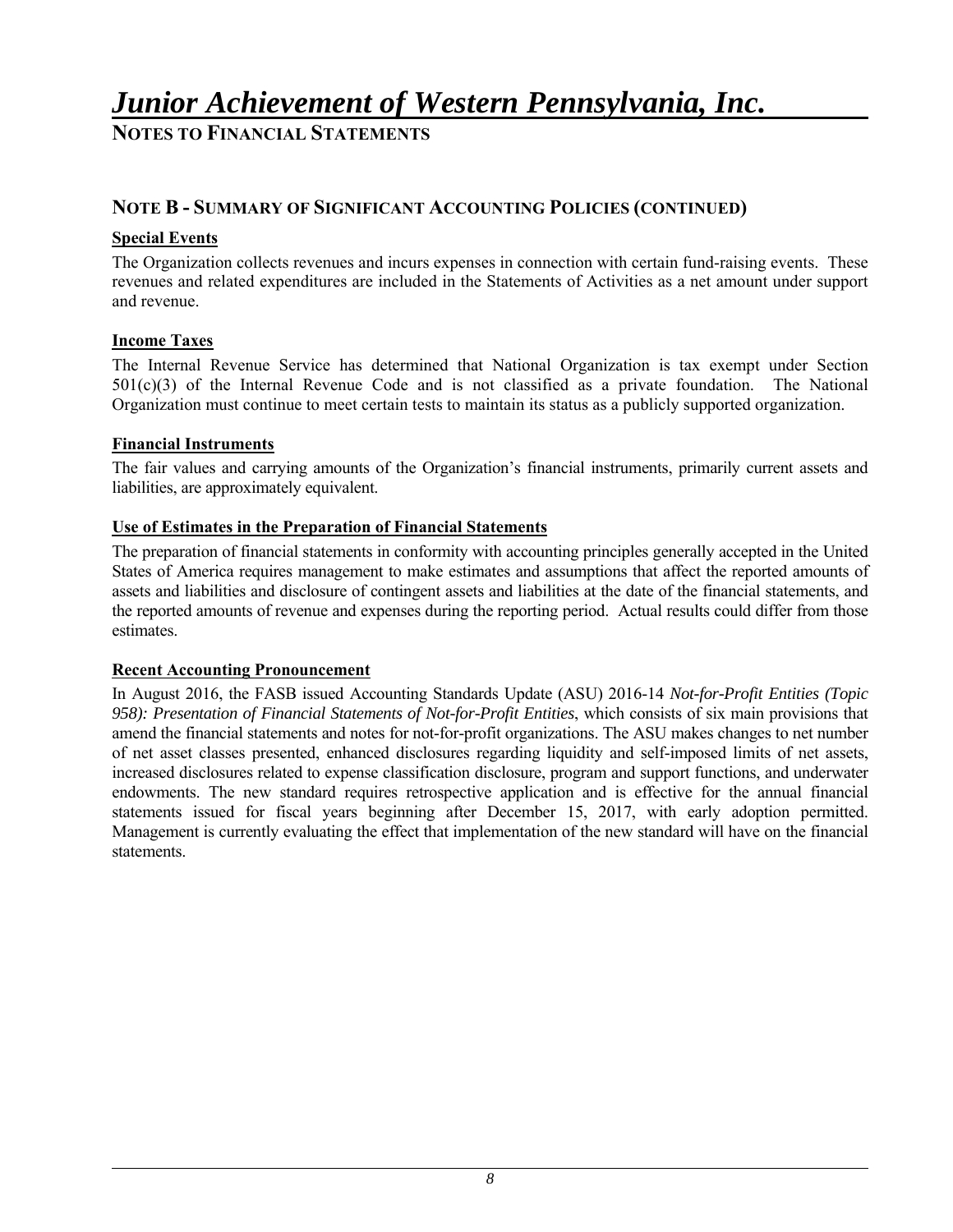**NOTES TO FINANCIAL STATEMENTS**

## **NOTE C - CONCENTRATION OF CREDIT RISK**

The Organization, at times, has cash deposits which exceed \$250,000 in an individual bank. The Federal Deposit Insurance Corporation (FDIC) insures only the first \$250,000 of funds at member banks.

The Organization maintains various investment vehicles. These investments are uninsured and are subject to market fluctuation.

### **NOTE D - INVESTMENTS**

Investments at June 30 are comprised of:

|                       | 2017      |  | 2016      |  |           |  |           |
|-----------------------|-----------|--|-----------|--|-----------|--|-----------|
|                       | Market    |  | Cost      |  | Market    |  | Cost      |
| Mutual funds - equity | 791,134   |  | 609,838   |  | 705,975   |  | 644,401   |
| Mutual funds - bonds  | 614,386   |  | 598,011   |  | 583,648   |  | 568,621   |
|                       | 1,405,520 |  | 1,207,849 |  | 1,289,623 |  | 1,213,022 |

Unrealized (gains)/losses for the years ended June 30, 2017 and 2016, were (\$113,560) and \$86,123, respectively. Realized (gains)/losses for the years ended June 30, 2017 and 2016, were (\$13,179) and \$6,919, respectively. Investment income for the years ended June 30, 2017 and 2016, was \$44,972 and \$57,680, respectively. Investment expenses for the years ended June 30, 2017 and 2016, were \$12,655 and \$12,063, respectively. Approximately \$97,100 and \$54,200 of money market funds included in the investment brokerage account at June 30, 2017 and 2016, respectively, is included in cash and cash equivalents on the Statements of Financial Position.

As discussed in Note I, the line of credit is secured by investments up to the balance outstanding. As of June 30, 2017, the balance outstanding was \$100,000.

The Organization utilizes various investment instruments that, in general, are exposed to various risks, such as interest rate, credit, and overall market volatility. Due to the level of risk associated with certain investment securities, it is reasonably possible that changes in the values of investment securities will occur in the near term and that such changes could materially affect the amounts reported in future financial statements.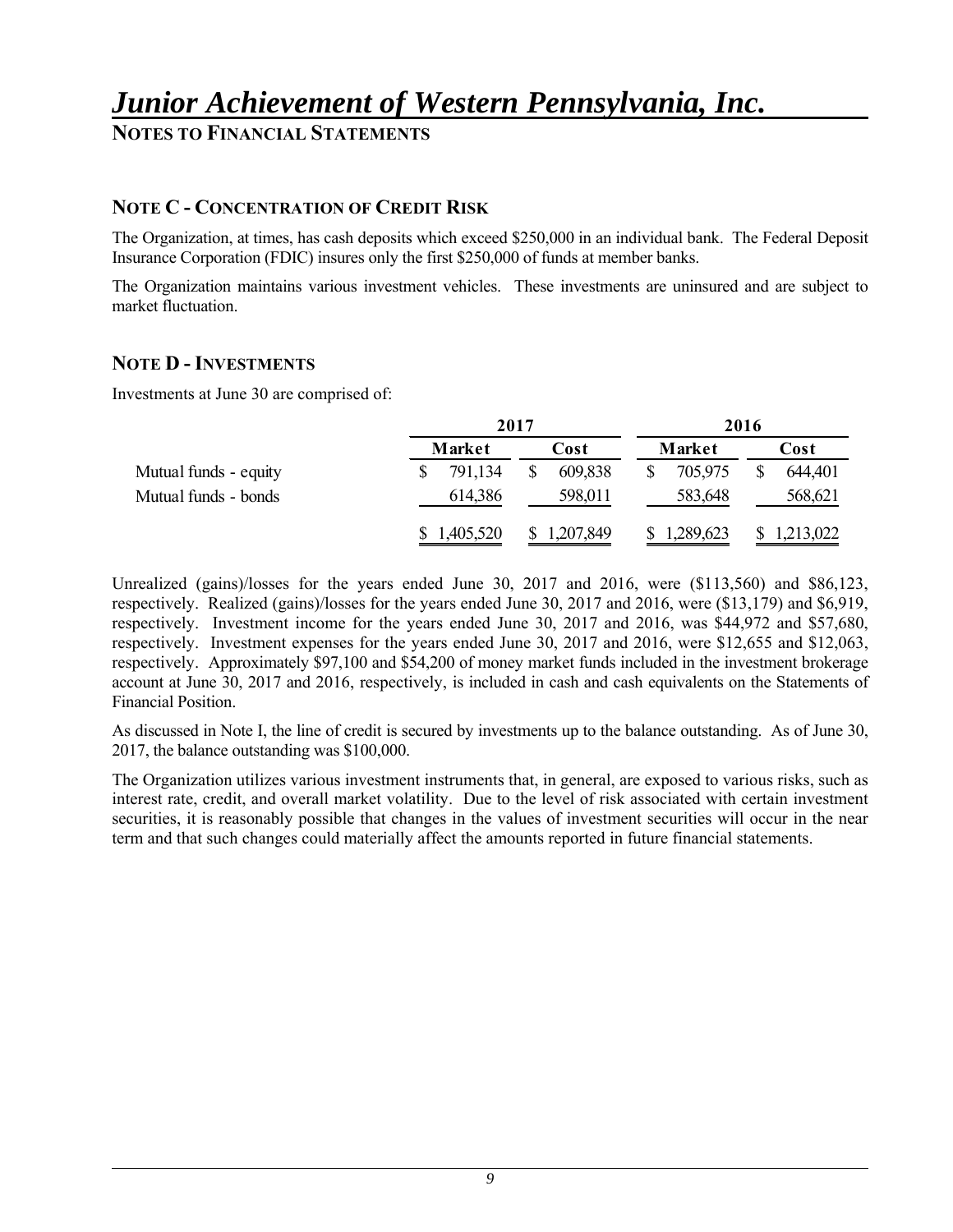**NOTES TO FINANCIAL STATEMENTS**

## **NOTE E - FAIR VALUE MEASUREMENT**

Accounting Standard Codification (ASC) Topic 820 - *Fair Value Measurements and Disclosures* establishes a framework for measuring fair value. That framework provides a fair value hierarchy that prioritizes the inputs to valuation techniques used to measure fair value. The hierarchy gives the highest priority to unadjusted quoted prices in active markets for identical assets or liabilities (Level 1 measurements) and the lowest priority to unobservable inputs (Level 3 measurements). The three levels of the fair value hierarchy under ASC Topic 820 are described as follows:

- Level 1 Inputs in the valuation methodology are unadjusted quoted prices for identical assets or liabilities in active markets that the Organization has the ability to access.
- **Level 2**  Inputs to the valuation methodology include:

Quoted prices for similar assets or liabilities in active markets.

Quoted prices for identical or similar assets or liabilities in inactive markets.

Inputs other than quoted prices that are observable for the asset or liability.

 Inputs that are derived principally from or corroborated by observable market data by correlation or other means.

Level 3 - Inputs to the valuation methodology are unobservable and significant to the fair value measurement.

The asset's or liability's fair value measurement level within the fair value hierarchy is based on the lowest level of any input that is significant to the fair value measurement. Valuation techniques used need to maximize the use of observable inputs and minimize the use of unobservable inputs. The following is a description of the valuation methodology used for assets measured at fair value.

**Mutual funds:** Valued at the net asset value (NAV) of shares held by the Organization as of the balance sheet date.

**Pledges receivable:** Valued based on the present value of future cash flows using the Federal Treasury discounted rate as of the balance sheet date.

The methods described above may produce a fair value calculation that may not be indicative of net realizable value or reflective of future fair values. Furthermore, while the Organization believes its valuation methods are appropriate and consistent with other market participants, the use of different methodologies or assumptions to determine the fair value of certain financial instruments could result in a different fair value measurement at the reporting date.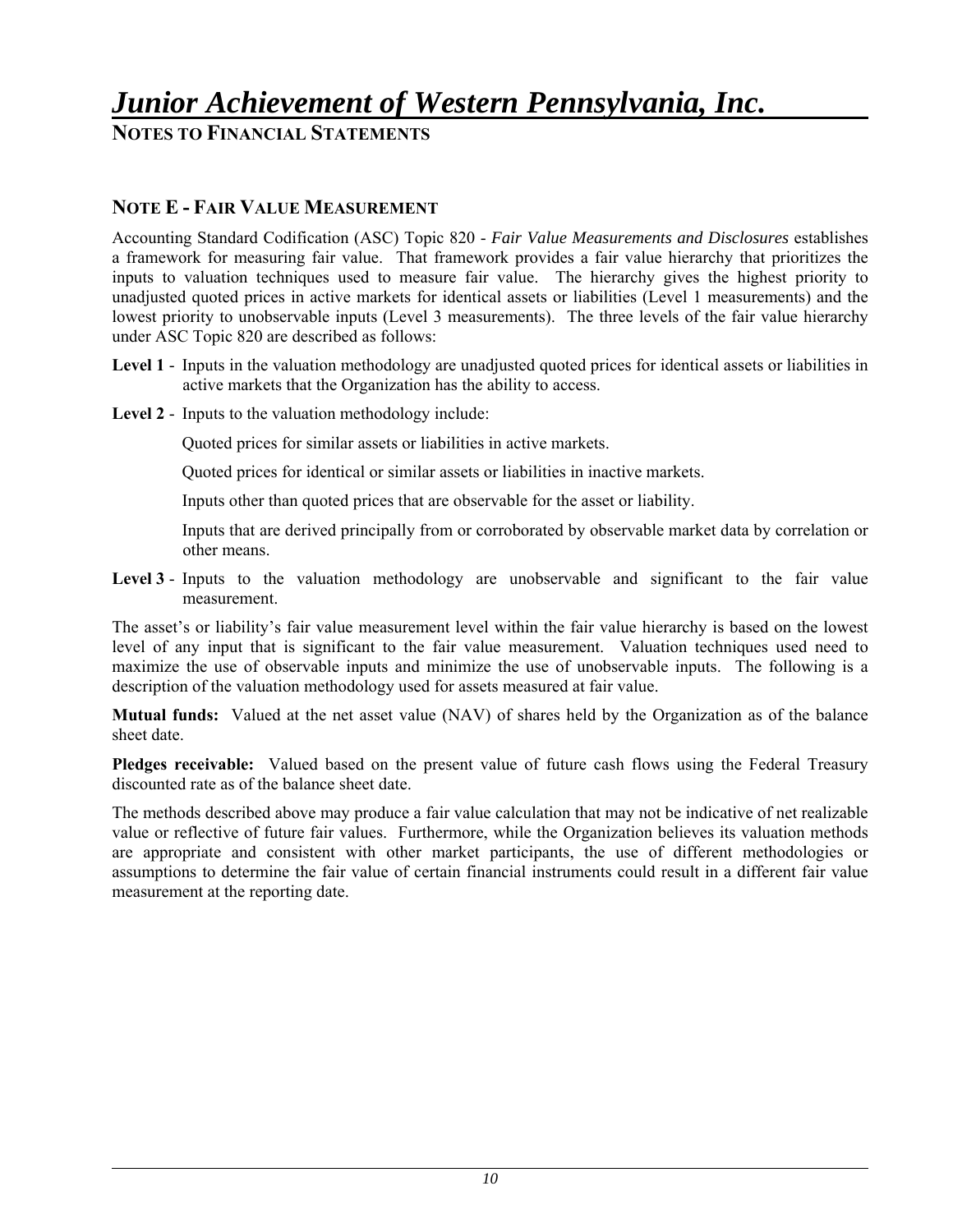## **NOTES TO FINANCIAL STATEMENTS**

#### **NOTE E - FAIR VALUE MEASUREMENT (CONTINUED)**

The following table presents the fair value measurements of assets and liabilities recognized in the accompanying statement of financial position measured at fair value on a recurring basis and the level within the ASC Topic 820 fair value hierarchy in which the fair value measurements fall as of June 30, 2017 and 2016.

|                                          | Fair Value at June 30, 2017 |           |         |          |    |          |
|------------------------------------------|-----------------------------|-----------|---------|----------|----|----------|
|                                          |                             | Level 1   | Level 2 |          |    | Level 3  |
| <b>Mutual Funds:</b>                     |                             |           |         |          |    |          |
| Large Domestic Common Stock Funds        | -S                          | 262,186   | \$.     | $\theta$ | -S | $\Omega$ |
| <b>Small Domestic Common Stock Funds</b> |                             | 130,384   |         | $\Omega$ |    | $\theta$ |
| International Common Stock Funds         |                             | 283,249   |         | 0        |    |          |
| Real Estate Investment Trusts            |                             | 43,645    |         | 0        |    |          |
| Other Equity Funds                       |                             | 71,670    |         |          |    |          |
| <b>Short Term Debt Funds</b>             |                             | 247,922   |         | 0        |    | $\theta$ |
| Intermediate Term Debt Funds             |                             | 366,464   |         |          |    |          |
| <b>Total Investments</b>                 |                             | 1,405,520 |         |          |    |          |
| <b>Pledges Receivable</b>                |                             | 0         |         | 0        | S  | 514,572  |

|                                          | Fair Value at June 30, 2016 |           |   |         |   |          |
|------------------------------------------|-----------------------------|-----------|---|---------|---|----------|
|                                          |                             | Level 1   |   | Level 2 |   | Level 3  |
| <b>Mutual Funds:</b>                     |                             |           |   |         |   |          |
| Large Domestic Common Stock Funds        | -S                          | 261,961   | S | 0       | S | $\theta$ |
| <b>Small Domestic Common Stock Funds</b> |                             | 116,865   |   |         |   |          |
| International Common Stock Funds         |                             | 214,370   |   |         |   |          |
| Real Estate Investment Trusts            |                             | 53,152    |   |         |   |          |
| Other Equity Funds                       |                             | 59,627    |   |         |   |          |
| <b>Short Term Debt Funds</b>             |                             | 238,124   |   |         |   |          |
| Intermediate Term Debt Funds             |                             | 345,524   |   |         |   |          |
| <b>Total Investments</b>                 |                             | 1,289,623 |   |         |   |          |
| <b>Pledges Receivable</b>                |                             |           |   |         |   | 587,838  |

The following is a reconciliation of the beginning and ending balances of recurring fair value measurements recognized in the accompanying Statements of Financial Position using significant unobservable (Level 3) inputs:

|                                                   | 2017     | 2016    |
|---------------------------------------------------|----------|---------|
| Beginning balance                                 | 587,838  | 245,305 |
| Purchases, sales, issuances, and settlements, net | (73,266) | 342,533 |
| Transfers in and/or out of Level 3                |          |         |
| Ending balance                                    | 514,572  | 587,838 |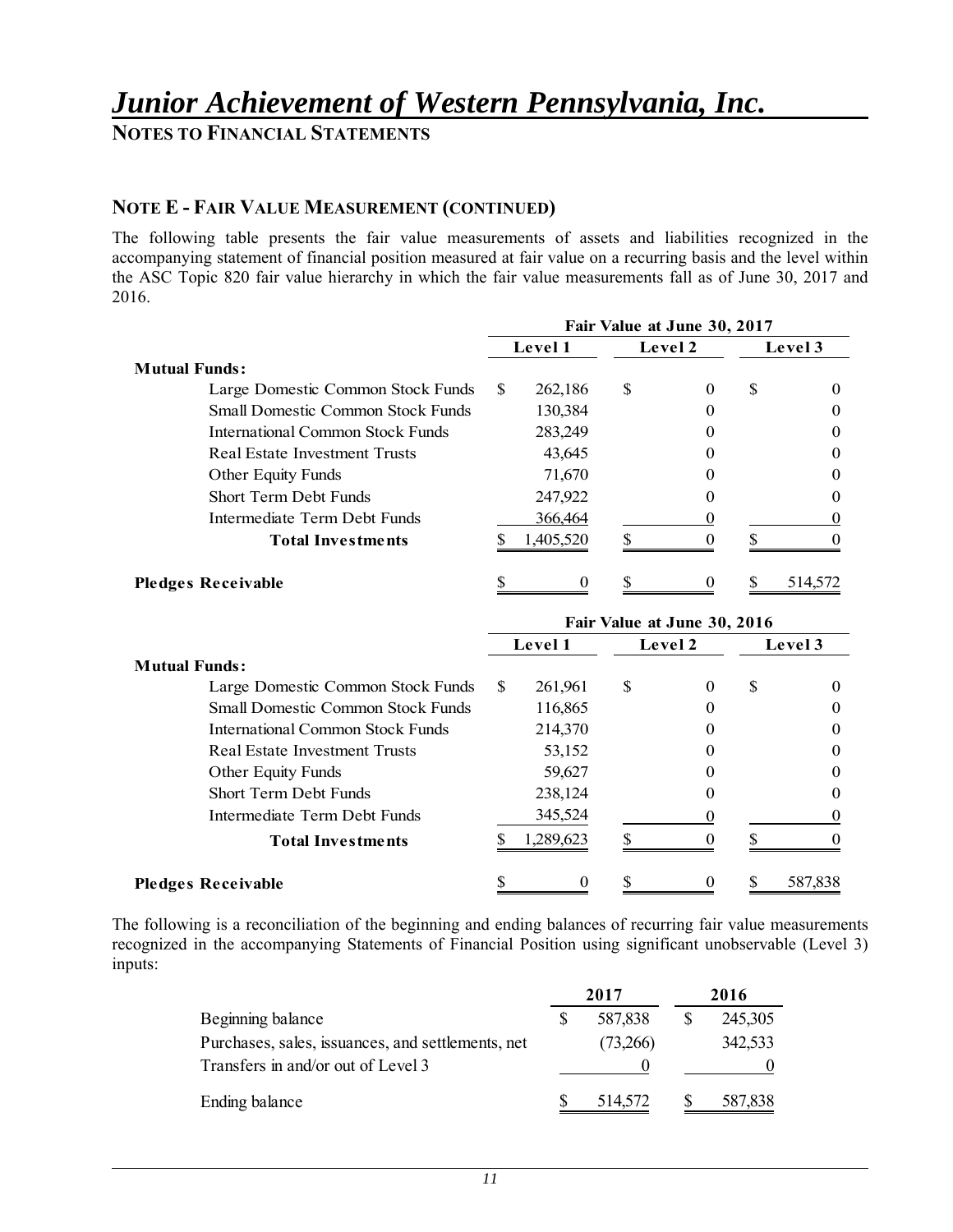**NOTES TO FINANCIAL STATEMENTS**

### **NOTE F - PLEDGES RECEIVABLE**

Pledges receivable for the capital campaign as of June 30, 2017, were \$514,572 of which \$295,597 is anticipated to be collected within one year, \$158,975 is anticipated to be collected within two to five years, and \$60,000 is anticipated to be collected in more than five years. Of these receivables, \$325,000 is due from two donors. Pledges receivable as of June 30, 2016, were \$587,838. Of these receivables, \$325,000 was due from two donors. Management has estimated an allowance for uncollectible pledges of \$26,000 and \$0, for the years ended June 30, 2017 and 2016, respectively. (See Notes O and P)

### **NOTE G - PROPERTY AND EQUIPMENT**

Property and equipment at June 30 is summarized as follows:

|                                                | <b>June 30,</b> |        |    |        |
|------------------------------------------------|-----------------|--------|----|--------|
|                                                | 2017            |        |    | 2016   |
| Leasehold improvements                         | S               | 2,882  | \$ | 2,882  |
| Computer equipment                             |                 | 26,496 |    | 26,017 |
| Furniture and fixtures                         |                 | 18,869 |    | 18,869 |
|                                                |                 | 48,247 |    | 47,768 |
| Less accumulated depreciation and amortization |                 | 47,808 |    | 47,768 |
| Total                                          |                 | 439    |    |        |

Depreciation and amortization charged to operations for the years ended June 30, 2017 and 2016 was \$40 and \$4,532, respectively.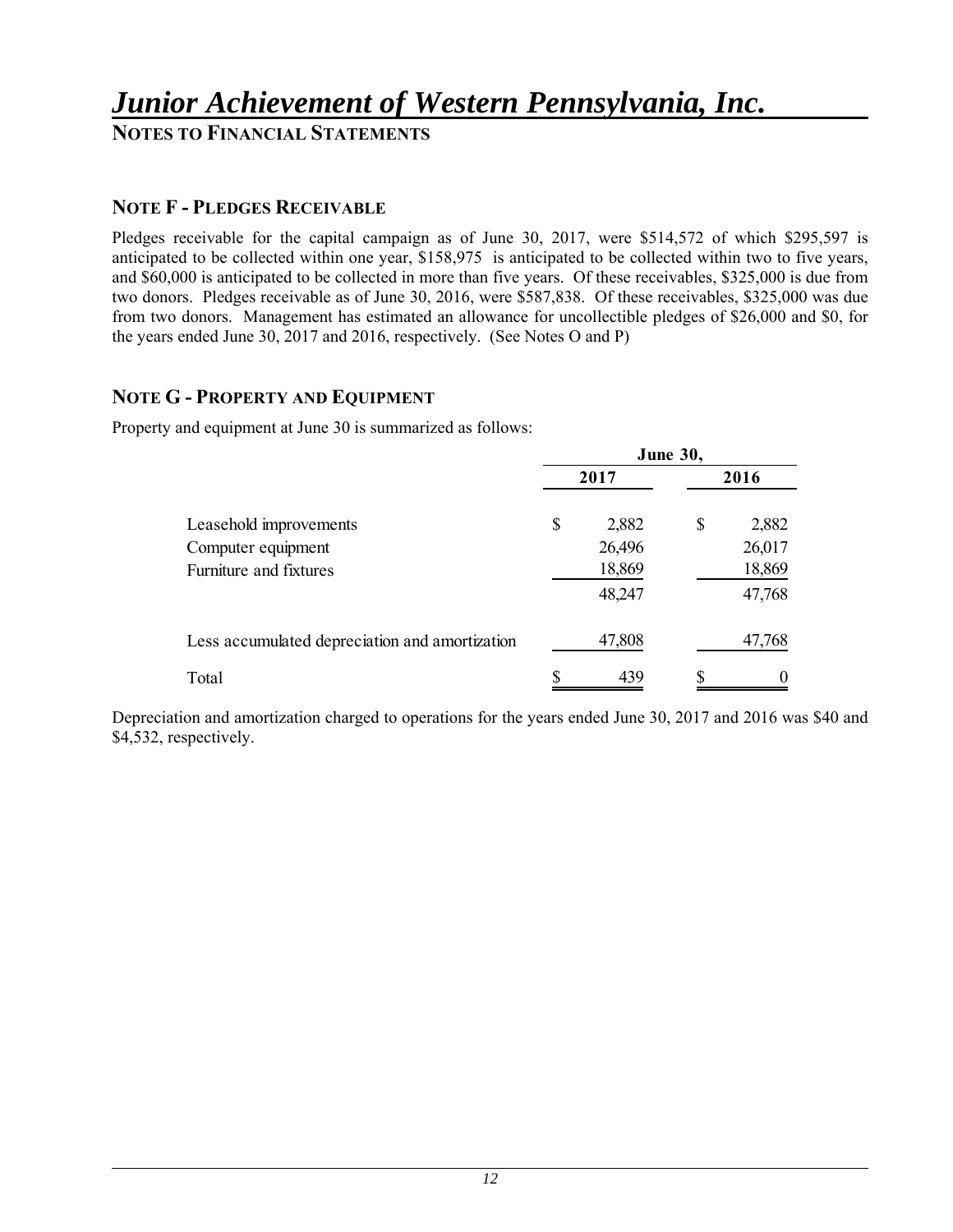**NOTES TO FINANCIAL STATEMENTS**

#### **NOTE H - FUNCTIONAL EXPENSES**

The expenses as reported in the Statements of Activities by function are as follows:

|                        | 2017      | 2016          |
|------------------------|-----------|---------------|
| Program services       | 2,185,458 | 2,228,447     |
| Management and general | 350,607   | 337,728       |
| Fundraising costs      | 268,846   | 207,082       |
|                        | 2.804.91  | <u>13,257</u> |

#### **NOTE I - LINE OF CREDIT AND SUBSEQUENT EVENT**

During the year ended June 30, 2016, the Organization increased their available line of credit with a bank from \$250,000 to \$500,000. The line bears interest at Prime (4.25% on June 30, 2017) and is collateralized by a security interest in the Organization's Charles Schwab brokerage account (see Note D). The line of credit is subject to annual reviews and renewals and expired on January 30, 2017. The Organization is in the process of renewing the line of credit but the agreement has not been finalized as of the report date. Amounts outstanding under this line of credit as of June 30, 2017 and 2016 were \$100,000 and \$200,000, respectively. On August 31, 2017, the line of credit was repaid in full.

### **NOTE J - COMMITMENTS**

The Organization leases offices and various office equipment under operating leases with various expiration dates ranging through January 2020. In addition, some of the leases contain provisions for the Organization to pay its proportionate share of real estate taxes and building operating costs. The amount charged to operations under all operating leases for the years ended June 30, 2017 and 2016 was approximately \$134,000 and \$137,000, respectively.

Minimum future lease payments for the three years subsequent to June 30, 2017 and in the aggregate, are as follows:

| \$ | 80,000  |
|----|---------|
|    | 30,000  |
|    | 14,000  |
| S  | 124,000 |
|    |         |

The Organization has accrued approximately \$148,000 for various property taxes associated with land owned by the Organization. The Organization is in the process of transferring ownership of the land to the borough of Munhall in exchange for forgiveness of this tax liability. The process is not yet completed and therefore the accrual is included in accrued expenses on the Statements of Financial Position.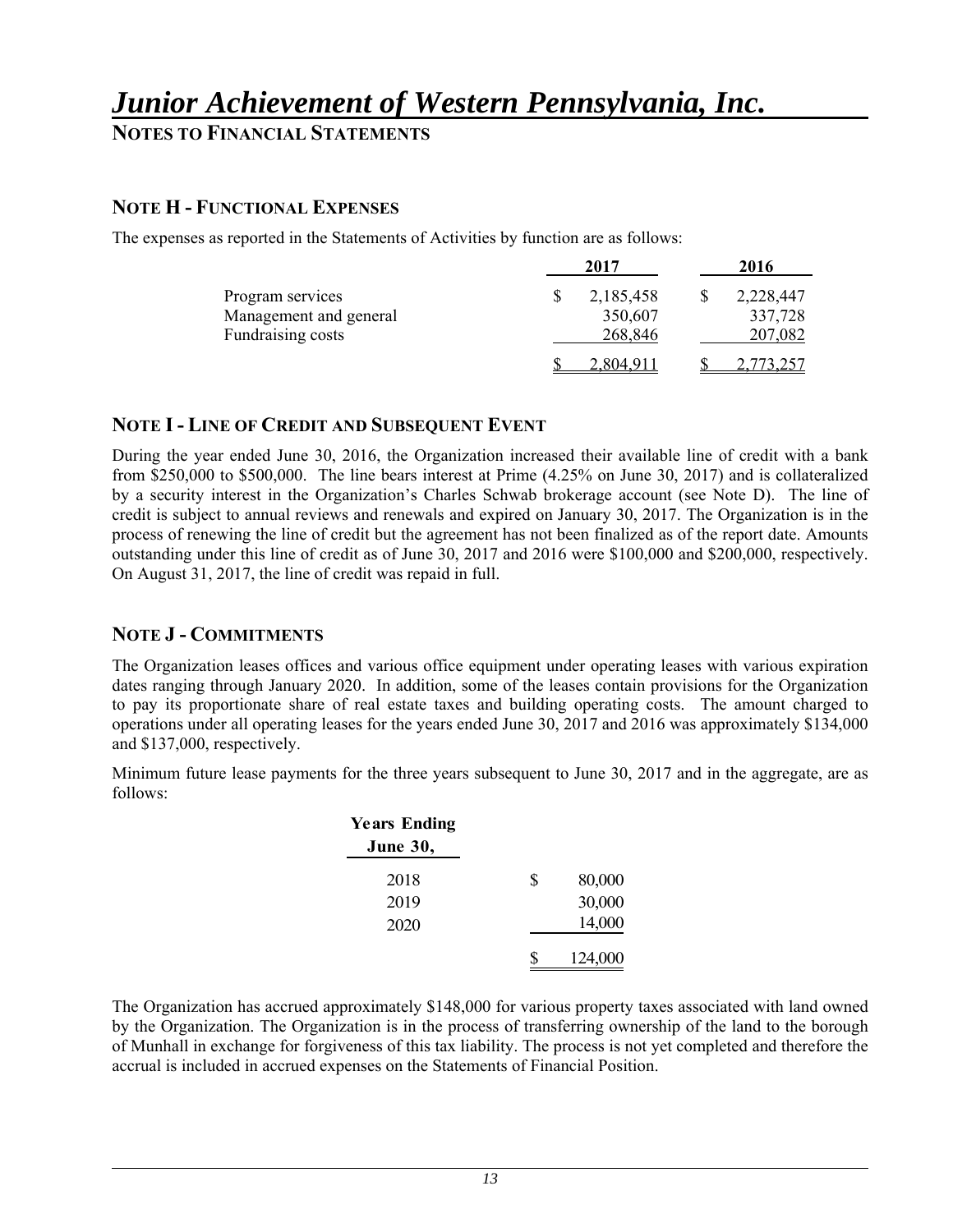**NOTES TO FINANCIAL STATEMENTS**

## **NOTE K - GIFTS-IN-KIND**

The Organization receives donated gifts and services that are used for various fund raising events. Gifts-inkind also include the donated services mentioned in Note B. The gifts-in-kind are recorded as assets or expenses and as non-cash revenues depending on the gift received.

As of June 30, 2017 and 2016, management estimated the fair value to be \$151,070 and \$119,728, respectively.

### **NOTE L - PENSION PLAN**

The National Organization operates a pension plan for the local organizations. Junior Achievement of Western Pennsylvania, Inc. pays a monthly contribution to the National Organization based upon the salaries of all full-time employees with a minimum of one year of service. Expenses charged to operations for the years ended June 30, 2017 and 2016 are approximately \$131,000 and \$133,000, respectively, and are included in the financial statements as a component of employee benefits.

## **NOTE M - CONCENTRATIONS**

For the years ended June 30, 2017, one organization accounted for approximately 15% of total accounts receivable. For June 30, 2016, two companies/organizations accounted for approximately 30% of the total accounts receivable.

For the years ended June 30, 2017 and 2016, the Organization received approximately 15% of its total revenue from one funding source.

## **NOTE N - RELATED PARTY**

The Organization is required to pay a license fee to the National Organization between 2% and 10% of gross revenue (defined as gross revenue reduced by allowable costs and expenses for special events), in exchange for curriculum updates and assistance with local fundraising. The Organization has a ten-year operating agreement with the National Organization to use the JA USA Brand which expires in June 2026. For the years ended June 30, 2017 and 2016, the license fee was \$62,561 and \$68,266, respectively.

### **NOTE O - CAPITAL CAMPAIGN**

The Organization has initiated a Capital Campaign in order to raise funds for the development of experiential learning environments. The learning environments are known as JA BizTown and JA Finance Park. These experiential learning programs are part of the Organization's mission to inspire and prepare young people to succeed in a global economy. (See Notes F and P). Fund raising and collections for the capital campaign have been suspended while the Organization finalizes plans to purchase a mobile unit as opposed to the original goal of purchasing a building from which to deliver the JA BizTown and JA Finance Park programs. The Organization intends to resume the campaign during the year ended June 30, 2018.